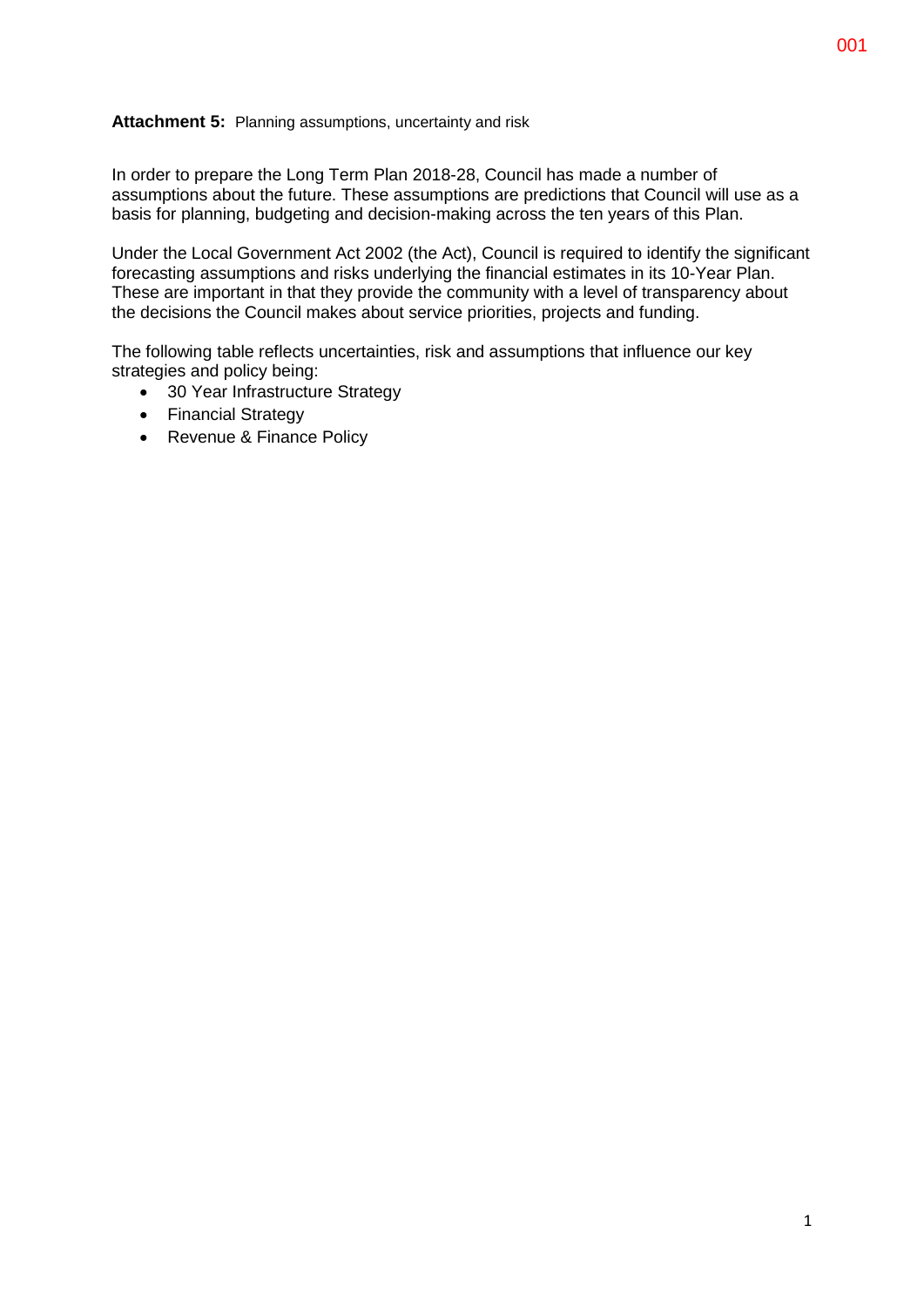| Potential effects and mitigation measures |  |
|-------------------------------------------|--|
| (on Council financial estimates)          |  |

the ability to change direction at any ivest in activity focused on attracting  $a$ usiness, and/or visitors. There would be a cost associated with staff redundancies pense would need to be included in future timates.

tion of Waitaki is older than the national ad the percentage of people aged over 65 The increase in the percentage of people 35 also requires a focus on ensuring there riate facilities and services for older his sector of the population many are on les, and management of rates affordability this group is important to Council.

projected population may place rius sure on some Council services due to lemand over time. An underestimated ulation in the official statistics records may resent the make-up of the district's and their needs may not be met.

continue to monitor demographic change or redirect activities to meet needs where thin reasonable costs.

aster population growth may impact els, infrastructure expansion, renewal es, and costs (where there is an increased ed rates requirements).

wth requires additional infrastructure (e.g. odivisions), Council can require nt and financial contributions. Waitaki Incil has been taking a proactive position for an ageing population eg. Its involvement through Waitaki District Health Services rvatory Retirement Village.

| <b>Assumption</b><br>grouping | <b>Forecasting assumption</b>                                                                                                                                                                                                                                                                                                                                                                                                                                                  |                                                                                                                                                                                                                                                                                                                                                     |                |                |                            |                |                |                |                                                                                                                                                                                                                                                                                                                                                                                                                                                                                                                                                                                                                                       |                                                    | <b>Risk</b>                                                                                                                                                                                                    | Level of<br>uncertainty<br>(green -<br>low, orange<br>-moderate,<br>red -high) | <b>Potential</b><br>(on Counci                                                                                                                                                                                                                                  |
|-------------------------------|--------------------------------------------------------------------------------------------------------------------------------------------------------------------------------------------------------------------------------------------------------------------------------------------------------------------------------------------------------------------------------------------------------------------------------------------------------------------------------|-----------------------------------------------------------------------------------------------------------------------------------------------------------------------------------------------------------------------------------------------------------------------------------------------------------------------------------------------------|----------------|----------------|----------------------------|----------------|----------------|----------------|---------------------------------------------------------------------------------------------------------------------------------------------------------------------------------------------------------------------------------------------------------------------------------------------------------------------------------------------------------------------------------------------------------------------------------------------------------------------------------------------------------------------------------------------------------------------------------------------------------------------------------------|----------------------------------------------------|----------------------------------------------------------------------------------------------------------------------------------------------------------------------------------------------------------------|--------------------------------------------------------------------------------|-----------------------------------------------------------------------------------------------------------------------------------------------------------------------------------------------------------------------------------------------------------------|
| Strategic direction           | A vision of sustaining and enhancing a vibrant Waitaki District and its associated strategic priorities will<br>influence the way Council delivers services and infrastructure to Waitaki's residents.<br>The four strategic goals are:<br>Improved economic sustainability and resilience<br>A more vibrant District offering a high quality of life for its residents<br>Increased value for money for Waitaki District ratepayers<br>A more connected and engaged community |                                                                                                                                                                                                                                                                                                                                                     |                |                |                            |                |                |                | The geo-political environment and<br>relationship of New Zealand to<br>events within that environment will<br>influence results achieved against a<br>vision. For example future levels of<br>immigration (national &<br>international policy) influence new<br>residents, and international visitor<br>numbers to the District.<br>Private business investment is<br>equally a matter that the Council<br>does not have direct and<br>substantive influence over. It<br>supports indirectly through the<br>services, regulation and district<br>leadership it provides. CCO's<br>make up a very small portion of the<br>Waitaki GDP. | Low                                                | Council has<br>point and in<br>residents, b<br>short term o<br>and this exp<br>financial est                                                                                                                   |                                                                                |                                                                                                                                                                                                                                                                 |
| Demographics                  | Population profile - will change gradually over the life of this Plan. It is projected that the population will<br>continue to age. It is also likely that the proportion of Pacific Islanders and other migrant groups<br>living in our community is underestimated, and we assume that this population will continue to rise slowly.                                                                                                                                         |                                                                                                                                                                                                                                                                                                                                                     |                |                |                            |                |                |                |                                                                                                                                                                                                                                                                                                                                                                                                                                                                                                                                                                                                                                       |                                                    | The population profile, particularly<br>over 65 may be higher than<br>projected. The number of pacific<br>islanders living in the District is<br>likely to be higher than official<br>statistics records note. | <b>Moderate</b>                                                                | The populat<br>average, an<br>is growing.<br>aged over 6<br>are appropr<br>people. In th<br>fixed incom<br>impacts on<br>Changes to<br>increasing p<br>increased d<br>Pacific popu<br>also misrep<br>population,<br>Council will<br>and adapt o<br>possible wit |
|                               |                                                                                                                                                                                                                                                                                                                                                                                                                                                                                | Population is projected to be static, which is in keeping with recent historical trends.                                                                                                                                                                                                                                                            |                |                |                            |                |                |                |                                                                                                                                                                                                                                                                                                                                                                                                                                                                                                                                                                                                                                       |                                                    | The LTP has been prepared on the<br>basis that population will not grow,<br>using population projections from                                                                                                  | Low                                                                            | Slower or fa<br>service leve<br>programme                                                                                                                                                                                                                       |
|                               |                                                                                                                                                                                                                                                                                                                                                                                                                                                                                |                                                                                                                                                                                                                                                                                                                                                     |                |                | Population at 30 June 2013 |                |                |                |                                                                                                                                                                                                                                                                                                                                                                                                                                                                                                                                                                                                                                       | Population change<br>2013-43                       | the 2013 census as a base.<br>The population may change at                                                                                                                                                     |                                                                                | or decrease                                                                                                                                                                                                                                                     |
|                               | Projection <sup>(2)</sup><br>High                                                                                                                                                                                                                                                                                                                                                                                                                                              | $2013^{(3)}$                                                                                                                                                                                                                                                                                                                                        | 2018<br>22,800 | 2023<br>23,800 | 2028<br>24,800             | 2033<br>25,800 | 2038<br>26,700 | 2043<br>27,600 | Number<br>6,200                                                                                                                                                                                                                                                                                                                                                                                                                                                                                                                                                                                                                       | Average<br>annual<br>percent <sup>(5)</sup><br>0.8 | rates different than projected e.g.<br>increasing due to investment being<br>made by Council to attract people                                                                                                 |                                                                                | Where grow<br>through sub<br>developmer                                                                                                                                                                                                                         |
|                               | Medium                                                                                                                                                                                                                                                                                                                                                                                                                                                                         | 21,400                                                                                                                                                                                                                                                                                                                                              | 22,300         | 22,800         | 23,300                     | 23,600         | 23,900         | 24,100         | 2,600                                                                                                                                                                                                                                                                                                                                                                                                                                                                                                                                                                                                                                 | 0.4                                                | and jobs into the district. A                                                                                                                                                                                  |                                                                                | <b>District Cou</b>                                                                                                                                                                                                                                             |
|                               |                                                                                                                                                                                                                                                                                                                                                                                                                                                                                | 21,800<br>21,600<br>21,400<br>Low<br>21,800<br>21,000<br>20,600<br>-800<br>$-0.1$<br>Source: Environment Canterbury 2017<br>This Plan is assuming no growth and provides organisational capacity and infrastructure to advance this<br>scenario. The District Plan is currently being reviewed and can potentially influence this assumption. While |                |                |                            |                |                |                |                                                                                                                                                                                                                                                                                                                                                                                                                                                                                                                                                                                                                                       |                                                    | reduction in population will impact<br>the rating base and the ability of<br>communities to fund services. Either<br>scenario could result in Council's                                                        |                                                                                | on catering<br>involvement<br>in the Obset                                                                                                                                                                                                                      |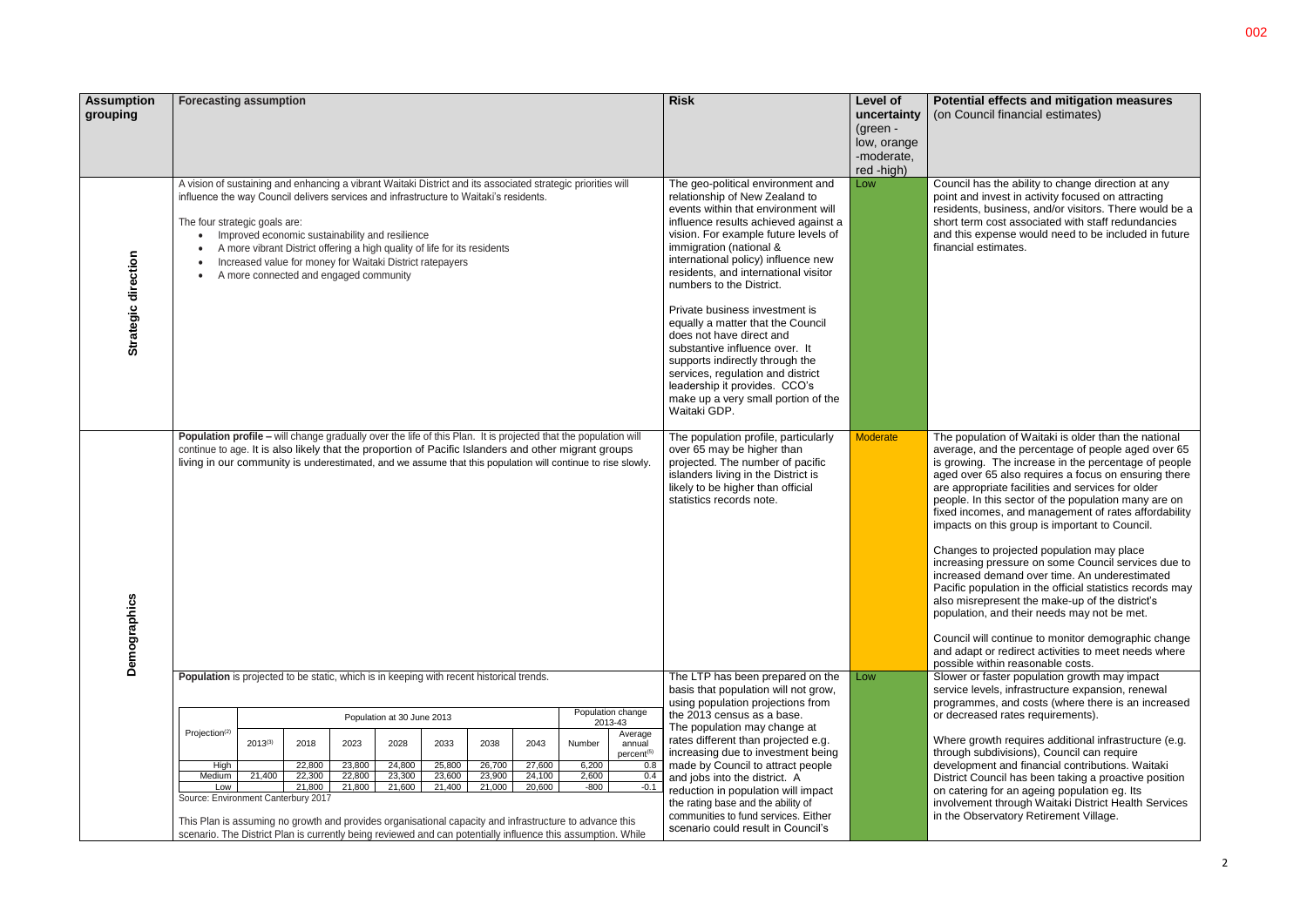|               | the age profile of the district's residents is changing (ie ageing), Council is not anticipating major changes in<br>the type of service it provides over the life of this Plan.                                                                                                                                                                                      | planned services not matching<br>community requirements.                                                                               |                 | Over or under estimating the demand for services<br>based on planned growth (positive or negative) can<br>have a significant effect on financial estimates.<br>The potential effects include:<br>• The availability of funding to sustain services<br>Changes in estimates to reconfigure service<br>levels, eg there can be an additional cost, albeit<br>short-term, to scale back service.<br>Underestimated demand for service results in a<br>'catch-up' scenario where a Council and<br>community face a reactive situation. Financial<br>estimates are likely to be more robust and reliable<br>in a planned approach.<br>A growth scenario is likely to have a positive<br>impact on the rating base.<br>Council's rating base is reviewed annually. |
|---------------|-----------------------------------------------------------------------------------------------------------------------------------------------------------------------------------------------------------------------------------------------------------------------------------------------------------------------------------------------------------------------|----------------------------------------------------------------------------------------------------------------------------------------|-----------------|--------------------------------------------------------------------------------------------------------------------------------------------------------------------------------------------------------------------------------------------------------------------------------------------------------------------------------------------------------------------------------------------------------------------------------------------------------------------------------------------------------------------------------------------------------------------------------------------------------------------------------------------------------------------------------------------------------------------------------------------------------------|
| Affordability | Average household income will remain static, and the individual share of national GDP over previous 30<br>years will continue to decrease. The median personal income in Waitaki in 2013 is \$25,300, lower than the<br>national average. Economic affluence will not be a key driver of demand for increased Council services from<br>the majority of the community. | Economic pressures lead to more<br>residents defaulting on rates payments<br>than expected.                                            | <b>Moderate</b> | Council is mindful of the high number of fixed income<br>households in the District, particularly as the<br>population is projected to continue to age. The issue<br>of affordability of services is relevant when setting<br>fees and charges and rates. Council is taking a<br>cautious approach to prospects for the district's<br>economy, noting that the ageing demographic will<br>mean older residents who are no longer in<br>employment and potentially less able to afford<br>increasing rates.                                                                                                                                                                                                                                                   |
|               | Levels of service - will be maintained unless otherwise stated for the duration of the 2018-2028 Long Term<br>Plan.                                                                                                                                                                                                                                                   | Service levels may need adjusting in<br>response to issues identified by the<br>community or other external factors.                   | Low             | Council and its management team review its budget<br>annually through the LTP/Annual Plan process and<br>have the ability to adjust work programmes/budgets<br>as necessary.                                                                                                                                                                                                                                                                                                                                                                                                                                                                                                                                                                                 |
|               | Costs - are anticipated to be stable over the lifetime of the Plan based on historical trends. Capital<br>expenditure estimates are based on Council's best estimates and known planned expenditure.                                                                                                                                                                  | Costs are higher or lower than<br>expected eg. Contracting costs,<br>resource costs                                                    | Low             | Council and its management team review its budget<br>annually through the LTP/Annual Plan process and<br>have the ability to adjust work programmes/budgets<br>as necessary.                                                                                                                                                                                                                                                                                                                                                                                                                                                                                                                                                                                 |
|               | Debt levels - there is no significant level of debt at the start of the plan, however, some projects<br>will require loan funding through internal sources.                                                                                                                                                                                                           | Higher debt levels may require<br>Council to borrow externally to<br>meet cash flow requirements.                                      | Low             | Refer Liability and Management Policy.                                                                                                                                                                                                                                                                                                                                                                                                                                                                                                                                                                                                                                                                                                                       |
| Organisation  | Return on investments - returns from bank deposits and other investments will increase slowly<br>over the term of the LTP from their current historic low levels. Rates projected in this LTP range<br>from 3.65% to 5.05% over the life of the plan. Over the same period, dividends from CCO's are<br>expected to remain steady.                                    | Forecast returns are higher or lower<br>than forecast.                                                                                 | Low             | Investment portfolio breakdown.                                                                                                                                                                                                                                                                                                                                                                                                                                                                                                                                                                                                                                                                                                                              |
|               | No returns from forestry harvesting have been included in this LTP following significant logging<br>activities in the 2015 - 2018. Instead, the focus of the forestry activity over the term of the LTP will<br>be on re-establishing Council's forestry holdings for future harvesting.                                                                              |                                                                                                                                        |                 |                                                                                                                                                                                                                                                                                                                                                                                                                                                                                                                                                                                                                                                                                                                                                              |
|               | Credit availability - Council assumes credit will be available if required on competitive terms and<br>conditions.                                                                                                                                                                                                                                                    | Credit cannot be obtained when<br>required and funding is required<br>from another source.                                             | Low             | Council will continue to maintain prudent debt levels.                                                                                                                                                                                                                                                                                                                                                                                                                                                                                                                                                                                                                                                                                                       |
|               | Borrowing costs - Council does not expect to externally borrow money over the life of the Plan.                                                                                                                                                                                                                                                                       | Council may need to borrow<br>externally for unanticipated events<br>e.g. sudden and material service<br>level failure and/or rates of | Low             | Refer Liability Management Policy.                                                                                                                                                                                                                                                                                                                                                                                                                                                                                                                                                                                                                                                                                                                           |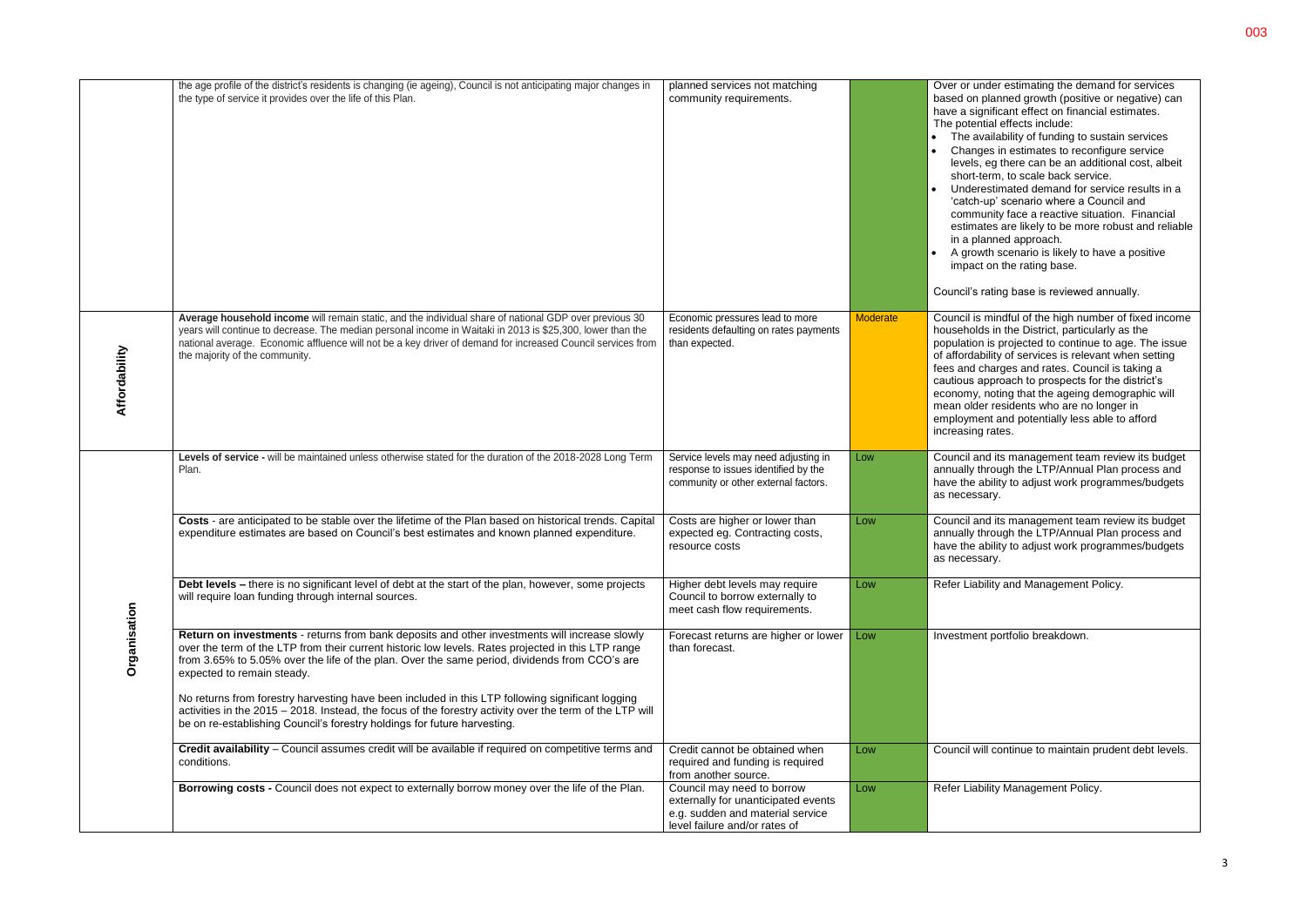|                 |                                                                                                                                                                                                                                                                                                                                                                                                                                                                                                                                                       | borrowing are higher than forecast.<br>Council would first consider internal<br>loan funding using reserve funds or<br>using overdraft facilities.                                                                                                                                     |                 |                                                                                                                                                                                                                                                                                                                                                                                                                                                                                                                                                                                                                                                                                                      |
|-----------------|-------------------------------------------------------------------------------------------------------------------------------------------------------------------------------------------------------------------------------------------------------------------------------------------------------------------------------------------------------------------------------------------------------------------------------------------------------------------------------------------------------------------------------------------------------|----------------------------------------------------------------------------------------------------------------------------------------------------------------------------------------------------------------------------------------------------------------------------------------|-----------------|------------------------------------------------------------------------------------------------------------------------------------------------------------------------------------------------------------------------------------------------------------------------------------------------------------------------------------------------------------------------------------------------------------------------------------------------------------------------------------------------------------------------------------------------------------------------------------------------------------------------------------------------------------------------------------------------------|
|                 | Insurance costs - insurance premiums will rise slightly above current levels plus inflation to take<br>into account the effects of previous earthquake and weather events on the insurance industry<br>nationally. Council will continue to be able to obtain 100% cover. The Local Authority Protection<br>Programme Disaster Fund will continue; and the scope of asset insurance will not extend beyond<br>the current scope of activities and insurance cover. Council adjusted its approach post the<br>Canterbury earthquakes.                  | Premiums increasing above<br>inflation and/or Council cannot get<br>100% cover.                                                                                                                                                                                                        | <b>Moderate</b> | Any increase in premiums above the level assumed<br>will have an impact on rates. Council may need to<br>make decisions about cover levels during the life of<br>the Plan.                                                                                                                                                                                                                                                                                                                                                                                                                                                                                                                           |
|                 | Climate change - changes in the rate and impacts of climate change will impact Council decisions<br>around land use, regulation and investments in infrastructure. Council assumes that the key service<br>requirement relates to protection of Council owned assets vulnerable to coastal erosion eg. the local<br>roading network and Council's stormwater infrastructure. It is assumed that rates of coastal erosion will<br>remain in line with the rates currently being experienced.                                                           | There is risk that negative effects<br>associated with climate change<br>occur at a faster rate and with more<br>detrimental effects. If projections<br>are not taken into account in<br>Council planning, this could impact<br>on the development of capital<br>expenditure projects. | Moderate        | Council will monitor and consider the impacts of climate<br>change and respond to changes required to Council's<br>infrastructure (including mitigation and adaptation).Council<br>will utilise guidance from central government and LGNZ<br>based on the best available climate science to underpin<br>our planning.<br>Financial estimates include provision for Council assets<br>and sites that may be affected. Planning for key<br>infrastructure located on the coastal fringe and vulnerable<br>to coastal erosion is considered in the 30 to 50 year<br>infrastructure planning horizon.<br>Council will implement the Civil Defence regional model,<br>introduced in 2017, to best effect. |
| tternal factors | Adverse weather events - there will be no catastrophic natural or weather events eg. Earthquake or<br>tsunami, over the lifetime of this Plan. Council is assuming that the need for Civil Defence is critical.<br>Council has increased its disaster fund capacity and has the ability to deal with adverse weather events.                                                                                                                                                                                                                          | Service disruption due to catastrophic<br>weather events pose some risks to<br>property and life.<br>Council may need to reprioritise<br>resources to respond to the<br>implications of such events<br>including community safety and<br>repairs to infrastructure.                    | <b>Moderate</b> | Council has a Business Continuity Plan in place. If an<br>event were to occur, Council will focus its operational<br>resource on response and recovery.                                                                                                                                                                                                                                                                                                                                                                                                                                                                                                                                              |
| ŵ               | Emissions trading scheme - The Emissions Trading Scheme is retained in its present form.                                                                                                                                                                                                                                                                                                                                                                                                                                                              | Changes could occur to the scheme via Low<br>government policy. Council financial<br>forecasts that embody carbon pricing<br>would be affected.                                                                                                                                        |                 | Forestry assets are maintained with a long term view and<br>programmes are regularly reviewed. Council will replant<br>harvested forests to negate any liability.<br>Council will monitor waste volumes on an ongoing basis.                                                                                                                                                                                                                                                                                                                                                                                                                                                                         |
|                 | Tourism numbers and composition - domestic and overseas visitor numbers are projected to increase.<br>Council assumes this growth will continue and influence the demand for, and type of services required e.g.<br>transport infrastructure, communications, regulation & enforcement, sanitation services, and Council's<br>funding policy.                                                                                                                                                                                                         | Tourism numbers are linked to geo-<br>political, global and national economic<br>trends.                                                                                                                                                                                               | <b>Moderate</b> | A radical decrease in visitor numbers would impact on<br>the local hospitality industry. A decrease in the district's<br>GDP would heavily influence Council decisions on current<br>and future service levels. Council, in conjunction with<br>Tourism Waitaki, monitor and report tourism trends.                                                                                                                                                                                                                                                                                                                                                                                                  |
|                 | Legislative changes - Council assumes that there will be no sudden (ie. un-signalled) significant<br>change to legislation and that central Government will maintain its current and core service<br>commitments and continue to legislate for increased service levels relating to core services provided by<br>Council eg. health and safety, regulation, monitoring and enforcement; RMA, potable water quality.<br>Council must also continue to meet regional council obligations including higher environmental standards<br>for air and water. | Legislative change is usually<br>signalled over a reasonable time<br>period. The risk is usually<br>associated with uncertainty about<br>implementation.                                                                                                                               | Moderate        | Council may be required to change expenditure or<br>income (for instance rates or user charges). An<br>example could be a sudden and un-signalled change<br>to superannuation.                                                                                                                                                                                                                                                                                                                                                                                                                                                                                                                       |
|                 | Inflation - Inflation rates used for periods beyond 2018/19 have been based on data sourced from<br>Forecasts of Price Level Change Adjustors - 2017 Update, prepared by BERL, as detailed below.                                                                                                                                                                                                                                                                                                                                                     | Inflation rates vary from those<br>forecast resulting in changed<br>revenue and expenditure.                                                                                                                                                                                           | Low             | Council and its management team review budgets<br>annually through the LTP/Annual Plan process and<br>have the ability to adjust work programmes/budgets<br>as necessary.                                                                                                                                                                                                                                                                                                                                                                                                                                                                                                                            |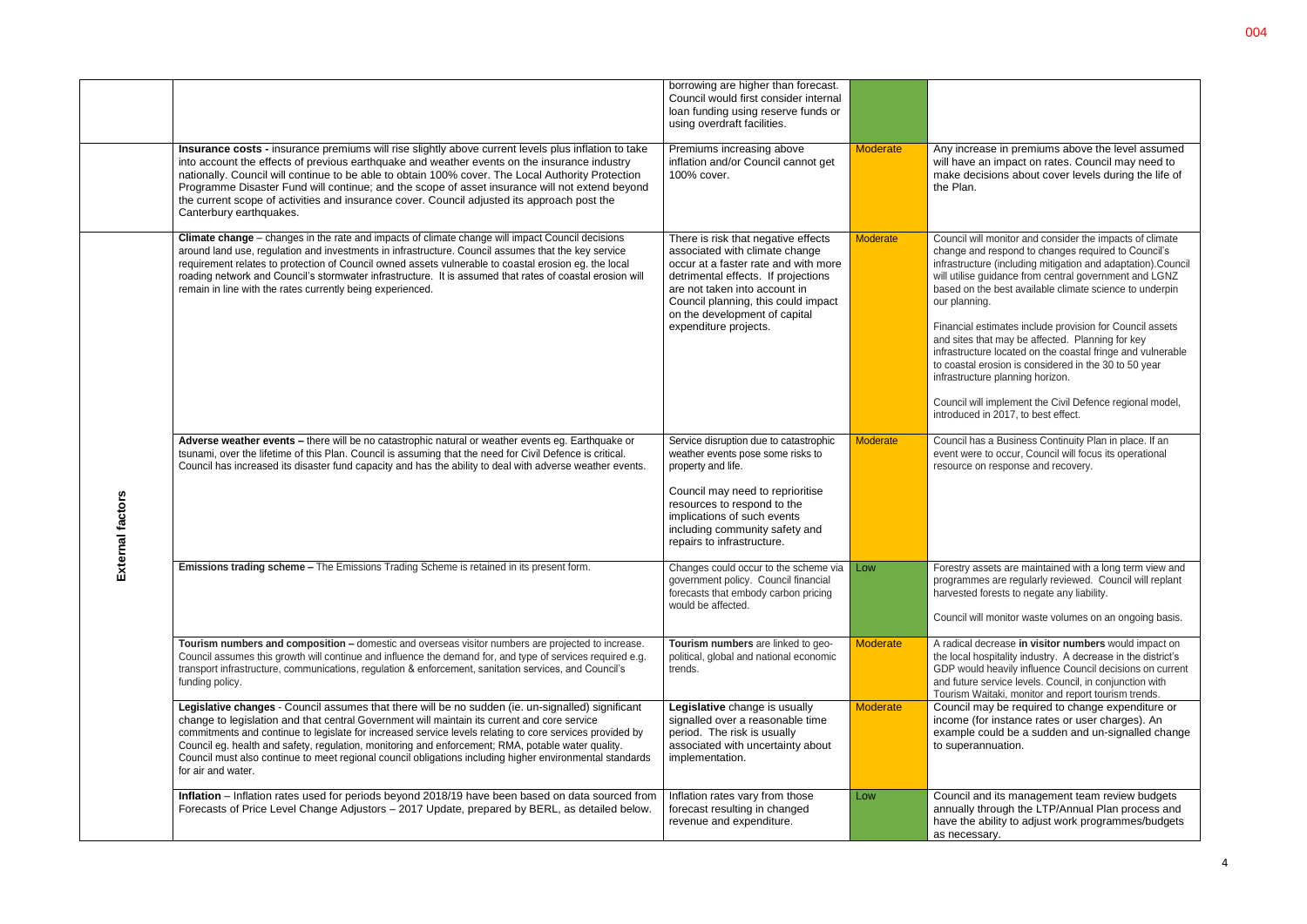| Low             | Council hedges interest rate exposures as per the<br>Liability Management Policy.                                                                                                                                                                                                                                                                                  |
|-----------------|--------------------------------------------------------------------------------------------------------------------------------------------------------------------------------------------------------------------------------------------------------------------------------------------------------------------------------------------------------------------|
| Low             | The impact of changing technology is unknown but is<br>reviewed on an ongoing basis and would be taken<br>into account in the next Long Term Plan. The effects<br>in the interim would be considered in Annual Plans<br>and provided for where necessary.                                                                                                          |
| <b>Moderate</b> | Water is essential to urban settlement and business<br>activity. Ongoing constraints for whatever reason,<br>would be significant. While constraints are not<br>anticipated, a pattern of low winter snow fall would be<br>serious. Impact on financial estimates in this<br>scenario are unknown. This risk can create<br>uncertainty around financial estimates. |
| <b>Moderate</b> | The Council remains of the view that the roading<br>network is vital infrastructure and that it is important<br>to maintain the current levels of service.                                                                                                                                                                                                         |
| Low             | Asset life is regularly reviewed through asset<br>monitoring and testing.                                                                                                                                                                                                                                                                                          |
| Low             | Revaluations take place regularly.                                                                                                                                                                                                                                                                                                                                 |

|                  | Category                                                                                                                                                                                                                                                                                                                                                                                                                                                                                                                                                                                                                                                           | 2021<br>2020 | 2022 | 2023 | 2024 | 2025 | 2026                                                                                                                                                                  | 2027 | 2028                                                                            |                                                                                                                                                                                                                                                                                                           |                                                                                                                     |                                                                                                                                                                                                                                                                               |
|------------------|--------------------------------------------------------------------------------------------------------------------------------------------------------------------------------------------------------------------------------------------------------------------------------------------------------------------------------------------------------------------------------------------------------------------------------------------------------------------------------------------------------------------------------------------------------------------------------------------------------------------------------------------------------------------|--------------|------|------|------|------|-----------------------------------------------------------------------------------------------------------------------------------------------------------------------|------|---------------------------------------------------------------------------------|-----------------------------------------------------------------------------------------------------------------------------------------------------------------------------------------------------------------------------------------------------------------------------------------------------------|---------------------------------------------------------------------------------------------------------------------|-------------------------------------------------------------------------------------------------------------------------------------------------------------------------------------------------------------------------------------------------------------------------------|
|                  | Water, sewer, drainage and waste                                                                                                                                                                                                                                                                                                                                                                                                                                                                                                                                                                                                                                   | 2.7%<br>2.5% | 2.4% | 2.4% | 2.4% | 2.4% | 2.4%                                                                                                                                                                  | 2.4% | 2.4%                                                                            |                                                                                                                                                                                                                                                                                                           |                                                                                                                     |                                                                                                                                                                                                                                                                               |
|                  | Planning and regulation                                                                                                                                                                                                                                                                                                                                                                                                                                                                                                                                                                                                                                            | 2.1%<br>2.1% | 2.1% | 2.2% | 2.3% | 2.3% | 2.4%                                                                                                                                                                  | 2.4% | 2.5%                                                                            |                                                                                                                                                                                                                                                                                                           |                                                                                                                     |                                                                                                                                                                                                                                                                               |
|                  | Roading                                                                                                                                                                                                                                                                                                                                                                                                                                                                                                                                                                                                                                                            | 2.2%<br>2.2% | 2.3% | 2.4% | 2.4% | 2.5% | 2.6%                                                                                                                                                                  | 2.7% | 2.8%                                                                            |                                                                                                                                                                                                                                                                                                           |                                                                                                                     |                                                                                                                                                                                                                                                                               |
|                  | Local government administration                                                                                                                                                                                                                                                                                                                                                                                                                                                                                                                                                                                                                                    | 2.0%<br>2.0% | 2.1% | 2.2% | 2.3% | 2.3% | 2.4%                                                                                                                                                                  | 2.5% | 2.6%                                                                            |                                                                                                                                                                                                                                                                                                           |                                                                                                                     |                                                                                                                                                                                                                                                                               |
|                  | Transport                                                                                                                                                                                                                                                                                                                                                                                                                                                                                                                                                                                                                                                          | 2.0%<br>2.1% | 2.2% | 2.2% | 2.3% | 2.4% | 2.5%                                                                                                                                                                  | 2.5% | 2.7%                                                                            |                                                                                                                                                                                                                                                                                                           |                                                                                                                     |                                                                                                                                                                                                                                                                               |
|                  | Salary and wage rates - local govt sector                                                                                                                                                                                                                                                                                                                                                                                                                                                                                                                                                                                                                          | 1.7%<br>1.6% | 1.8% | 1.8% | 1.9% | 1.9% | 2.0%                                                                                                                                                                  | 2.0% | 2.1%                                                                            |                                                                                                                                                                                                                                                                                                           |                                                                                                                     |                                                                                                                                                                                                                                                                               |
|                  |                                                                                                                                                                                                                                                                                                                                                                                                                                                                                                                                                                                                                                                                    |              |      |      |      |      |                                                                                                                                                                       |      |                                                                                 |                                                                                                                                                                                                                                                                                                           |                                                                                                                     |                                                                                                                                                                                                                                                                               |
|                  | Interest rates on borrowing - Interest rates are assumed to be between $3.8 - 5.0\%$ over the period<br>of the LTP.                                                                                                                                                                                                                                                                                                                                                                                                                                                                                                                                                |              |      |      |      |      | Forecast interest rates on<br>borrowing are higher or lower than<br>forecast. Council costs could<br>increase or decrease as interest<br>rates fluctuate up and down. | Low  | Council hedges interest rate expos<br>Liability Management Policy.              |                                                                                                                                                                                                                                                                                                           |                                                                                                                     |                                                                                                                                                                                                                                                                               |
|                  | Technology - Advances in technology over the life of the plan could change the way activities are carried<br>out, the forecasts are based on known technology as currently applied within Council.                                                                                                                                                                                                                                                                                                                                                                                                                                                                 |              |      |      |      |      |                                                                                                                                                                       |      |                                                                                 | Assumed economic lives of network<br>assets (particularly waste water)<br>may change due to future<br>technologies that remove the need<br>for a reticulation network.<br>New technology could change the<br>way activity is carried out, affecting<br>both financial estimates and levels<br>of service. | Low                                                                                                                 | The impact of changing technology<br>reviewed on an ongoing basis and<br>into account in the next Long Term<br>in the interim would be considered<br>and provided for where necessary                                                                                         |
|                  | Raw water - Raw water for treatment is not expected to constrain future requirements based on current<br>levels of residential and industrial growth projections across the Waitaki District, and based on assumptions<br>for climate change.<br>The Oamaru service has capacity to meet a level of growth in excess of Stats NZ projections. Services<br>across the wards (Waihemo, Corriedale, Ahuriri) are also in the same position as Oamaru regarding ability to<br>meet a low to moderate growth scenario. Residential/lifestyle growth, above the historical average, in the<br>Ahuriri ward is possibly linked to Central Otago property market activity. |              |      |      |      |      |                                                                                                                                                                       |      |                                                                                 | Raw water - risk of constraints over<br>the long term.                                                                                                                                                                                                                                                    | Moderate                                                                                                            | Water is essential to urban settlem<br>activity. Ongoing constraints for wh<br>would be significant. While constra<br>anticipated, a pattern of low winter<br>serious. Impact on financial estima<br>scenario are unknown. This risk c<br>uncertainty around financial estima |
| Assets<br>Ĕ<br>ത | Roading - There is need for increased funding to maintain the current levels of service for roading in the<br>district plus extra investment to response to adverse weather effects and heavy vehicles.                                                                                                                                                                                                                                                                                                                                                                                                                                                            |              |      |      |      |      |                                                                                                                                                                       |      |                                                                                 | Moderate                                                                                                                                                                                                                                                                                                  | The Council remains of the view th<br>network is vital infrastructure and t<br>to maintain the current levels of se |                                                                                                                                                                                                                                                                               |
| Significa        | Asset depreciation rates - No changes assumed.                                                                                                                                                                                                                                                                                                                                                                                                                                                                                                                                                                                                                     |              |      |      |      |      |                                                                                                                                                                       |      | Additional work on planned capital<br>works may change depreciation<br>expense. | Low                                                                                                                                                                                                                                                                                                       | Asset life is regularly reviewed thro<br>monitoring and testing.                                                    |                                                                                                                                                                                                                                                                               |
|                  | Asset revaluations - occur three yearly and are line with price level adjustments.                                                                                                                                                                                                                                                                                                                                                                                                                                                                                                                                                                                 |              |      |      |      |      |                                                                                                                                                                       |      |                                                                                 | Periods of high inflation or changes<br>in technology may affect the value<br>of assets (and therefore<br>depreciation and rates) as to<br>require revaluations outside of the<br>normal cycle.                                                                                                           | Low                                                                                                                 | Revaluations take place regularly.                                                                                                                                                                                                                                            |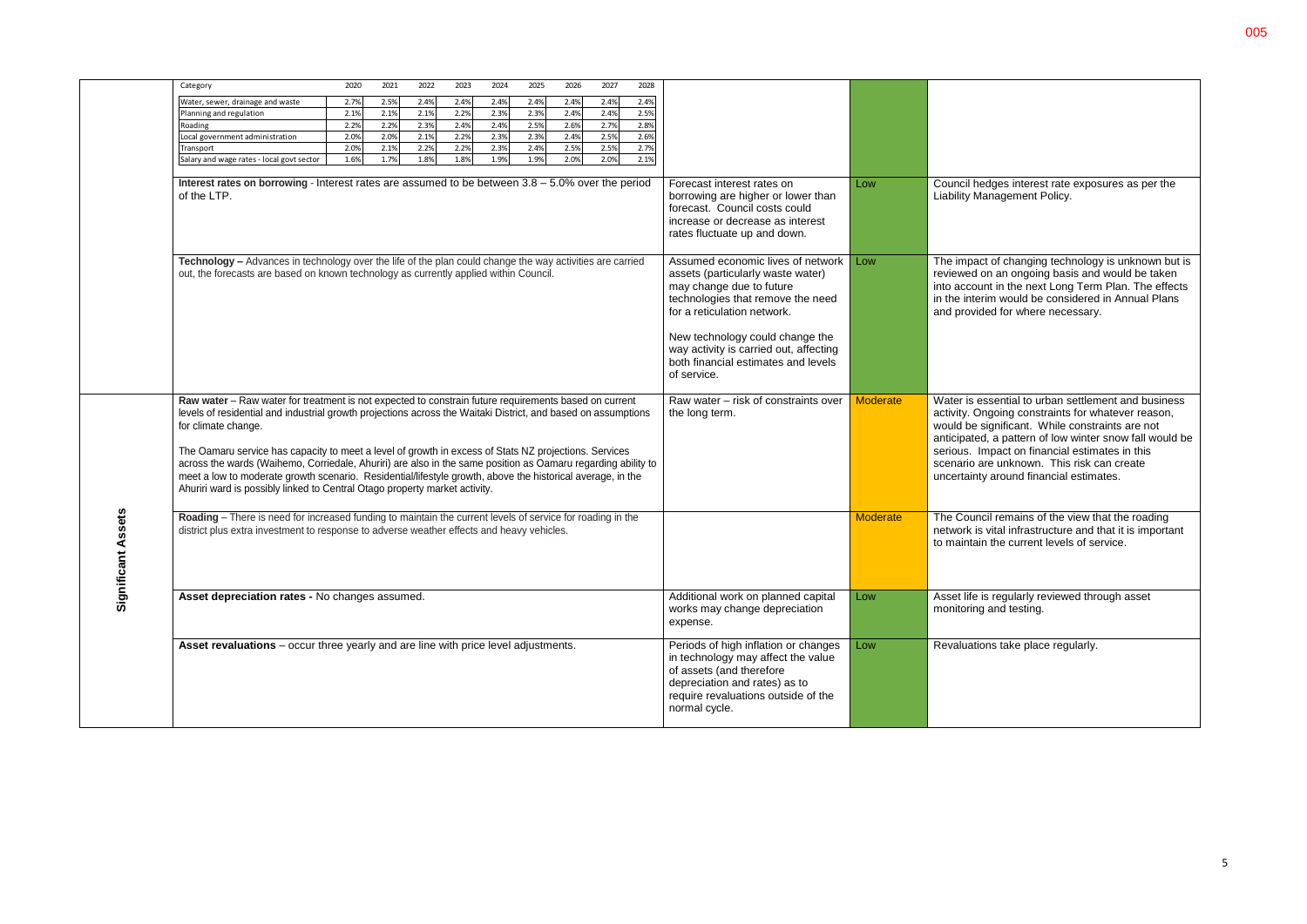|                         | Asset replacement and useful life - Council infrastructure is aging and will require ongoing renewal<br>and upgrades. Assets will be replaced at the end of their economic life. Assessments of asset<br>condition are undertaken in accordance with accounting policy including estimated asset lives.<br>Asset information is reliable and reflects the condition and performance of the assets. Useful lives of<br>significant assets are detailed in Asset Management Plans (AMPs) which provide information to support the<br>replacement and renewal of Council infrastructure.                                                                                                                                                                                                                                   | Council's renewal profiles are<br>inaccurate.<br>Asset lives may be shorter than<br>expected. There may be<br>inadequate replacement reserves.<br>Significant assets may fail earlier<br>than estimated.                                                                                                                                                                                                  | Low             | AMPs and data are regularly reviewe<br>Assumptions on asset lives are indep<br>reviewed as part of the revaluation p<br>requirement replacement more quick<br>expenditure projects may need to be<br>forward.<br>Asset life is reviewed regularly through<br>monitoring and testing. Council has t<br>bring capital projects forward if asset<br>earlier than projected. Mitigation may<br>reprioritising the capital expenditure |
|-------------------------|-------------------------------------------------------------------------------------------------------------------------------------------------------------------------------------------------------------------------------------------------------------------------------------------------------------------------------------------------------------------------------------------------------------------------------------------------------------------------------------------------------------------------------------------------------------------------------------------------------------------------------------------------------------------------------------------------------------------------------------------------------------------------------------------------------------------------|-----------------------------------------------------------------------------------------------------------------------------------------------------------------------------------------------------------------------------------------------------------------------------------------------------------------------------------------------------------------------------------------------------------|-----------------|-----------------------------------------------------------------------------------------------------------------------------------------------------------------------------------------------------------------------------------------------------------------------------------------------------------------------------------------------------------------------------------------------------------------------------------|
|                         | Sources of funds for future replacement of significant assets - Council will 'cash-fund'<br>depreciation on assets, particularly those with significant intergenerational equity, including:<br>Water Sewer and Stormwater infrastructure<br>Roading network<br>Council operational properties<br>Computer and other key Council systems<br>In other cases depreciation will not be cash funded, for example on community buildings and<br>harbour structures. Council will maintain various reserve funds for cash funded assets. These<br>include bequests, depreciation or asset renewal reserves, financial contribution reserves, and<br>development contribution reserves. These will be used when projects meet specific criteria.<br>Council will borrow if there is a shortfall in the total funding required. | The risk that the cost of replacing<br>significant assets materially<br>exceeds the level of deprecation<br>and forecast borrowing. If the asset<br>replacement proves more<br>expensive than forecast further<br>borrowing will be required. Risk<br>associated with borrowing includes<br>exposure to future interest rates,<br>access to funding, and the rating<br>base servicing depreciation funds. | <b>Moderate</b> | Council's assets base is relatively sn<br>enabled it to develop models showin<br>requirements and associated expend                                                                                                                                                                                                                                                                                                               |
|                         | Resource consents - resource consents held by Council will not be significantly altered and any<br>due for renewal during the life of the plan can be renewed accordingly.                                                                                                                                                                                                                                                                                                                                                                                                                                                                                                                                                                                                                                              | Conditions of resource consents<br>altered and significant new<br>compliance costs or consents<br>cannot be renewed as expected.                                                                                                                                                                                                                                                                          | <b>Moderate</b> | Budgets are in place for renewal of re<br>consents and there is no expectation<br>departure from requirements over the                                                                                                                                                                                                                                                                                                            |
|                         | New Zealand Transport Agency (NZTA) financial assistance - Council currently undertakes its<br>roading programme based on a contribution from our ratepayers and a contribution from<br>government through the NZTA. Council assumes that NZTA revenue is locked in for the next three<br>years and will remain relatively unchanged from the 18/19 rate.                                                                                                                                                                                                                                                                                                                                                                                                                                                               | Changes in central government<br>funding for roading could impact on<br>Council's contribution to its roading<br>programme.                                                                                                                                                                                                                                                                               | Low             | Council and its management team re<br>annually through the LTP/Annual Pla<br>have the ability to adjust work progra<br>as necessary.                                                                                                                                                                                                                                                                                              |
| ဖ<br>ø<br>Funding sourc | <b>External funding opportunities</b> - Council will tap in to external funding opportunities where<br>applicable to top up the ratepayer base.                                                                                                                                                                                                                                                                                                                                                                                                                                                                                                                                                                                                                                                                         | Significant changes in funding or<br>funding sources may result in a<br>revised capital work programme or<br>changes in levels of service.                                                                                                                                                                                                                                                                | Low             | Refer Revenue and Financing Policy                                                                                                                                                                                                                                                                                                                                                                                                |
|                         | Revenue - Council will continue to generate revenue from the key areas of rates, regulatory,<br>grants, subsidies, interest, dividends, investments.                                                                                                                                                                                                                                                                                                                                                                                                                                                                                                                                                                                                                                                                    | The level of revenue is not received<br>or budgeted and debt levels,<br>interest costs and rates<br>requirements will be higher than<br>planned.                                                                                                                                                                                                                                                          | Low             | Refer Revenue and Financing Policy                                                                                                                                                                                                                                                                                                                                                                                                |
|                         | Co-funding arrangements - It is assumed that for projects where other partners are contributing<br>part of the funding, this funding will still be available.                                                                                                                                                                                                                                                                                                                                                                                                                                                                                                                                                                                                                                                           | Partners will no longer be in a<br>position to provide funding which<br>will result in an increased level of<br>input from Council, or the<br>termination of a project.                                                                                                                                                                                                                                   | Moderate        | Council will continue to monitor and<br>ongoing funding commitment as the                                                                                                                                                                                                                                                                                                                                                         |
|                         |                                                                                                                                                                                                                                                                                                                                                                                                                                                                                                                                                                                                                                                                                                                                                                                                                         |                                                                                                                                                                                                                                                                                                                                                                                                           |                 |                                                                                                                                                                                                                                                                                                                                                                                                                                   |

| Low             | AMPs and data are regularly reviewed and updated.<br>Assumptions on asset lives are independently<br>reviewed as part of the revaluation process. If assets<br>requirement replacement more quickly, capital<br>expenditure projects may need to be brought<br>forward.<br>Asset life is reviewed regularly through asset |
|-----------------|---------------------------------------------------------------------------------------------------------------------------------------------------------------------------------------------------------------------------------------------------------------------------------------------------------------------------|
|                 | monitoring and testing. Council has the ability to<br>bring capital projects forward if assets wear out<br>earlier than projected. Mitigation may involve<br>reprioritising the capital expenditure programme.                                                                                                            |
| <b>Moderate</b> | Council's assets base is relatively small which has<br>enabled it to develop models showing renewal<br>requirements and associated expenditure.                                                                                                                                                                           |
| <b>Moderate</b> | Budgets are in place for renewal of resource<br>consents and there is no expectation of significant<br>departure from requirements over the next 10 years.                                                                                                                                                                |
| Low             | Council and its management team review its budget<br>annually through the LTP/Annual Plan process and<br>have the ability to adjust work programmes/budgets<br>as necessary.                                                                                                                                              |
| Low             | Refer Revenue and Financing Policy                                                                                                                                                                                                                                                                                        |
| Low             | Refer Revenue and Financing Policy                                                                                                                                                                                                                                                                                        |
| <b>Moderate</b> | Council will continue to monitor and consider its<br>ongoing funding commitment as the need arises.                                                                                                                                                                                                                       |